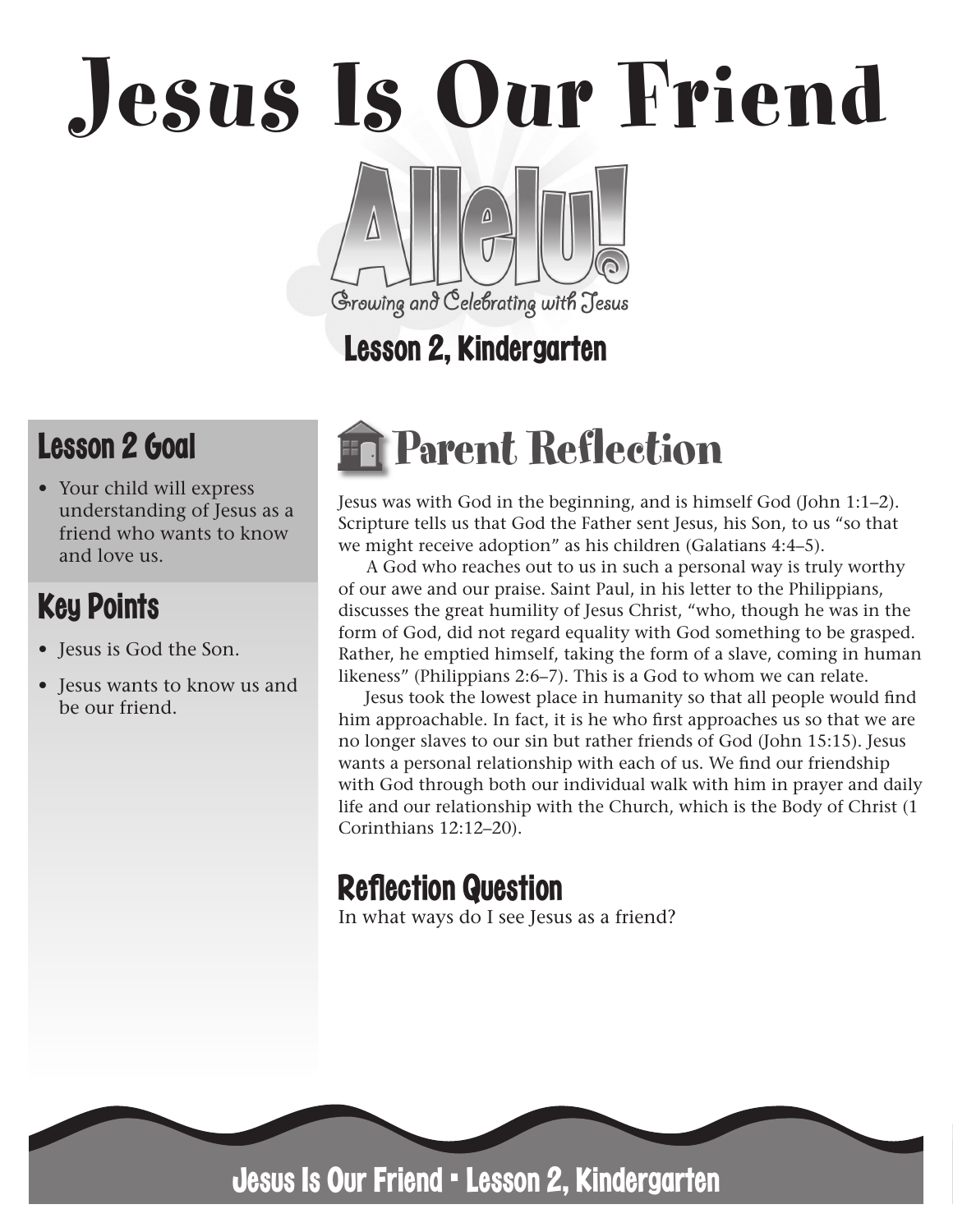## **Lesson Preparation**

Before inviting your child to sit with you for lesson time, prepare all materials.

#### **Materials**

- ❏ Family Activity Sheet
- ❏ crayons, colored pencils, or markers
- ❏ heart-shaped cutout
- ❏ safety scissors
- ❏ drawing paper
- ❏ Activity Master #2 Saint Page (Keep the saint page from each lesson to gather together

a Communion of Saints Book created by your child.)

#### **Preparation Steps**

- ❏ Make sure your child has a copy of Activity Master #2 (included with this lesson).
- ❏ Prepare a heart-shaped cutout using drawing paper.

### **Gathering**

Create a prayerful space. You might place a candle on the table, or set a cross in front of you. Invite your child to join you in quietly preparing for prayer.

Say the following or similar words: "Now that we are in this prayerful space, let us find the quiet in our hearts so we can talk with God."

Sit together for several seconds of shared silence.

Say, "In our prayer we will talk to Jesus. Jesus is God's Son. Isn't that a wonderful thing to know about Jesus?

"Jesus knows many things about you and me. Jesus is fully God, but he is also fully human. Because Jesus is also human like us, he understands when we feel sad, or silly, or mad. Jesus knows what it is like to be sick or hurt or hungry. He knows all about us! And he loves us!"

#### **Begin in prayer:**

Make the Sign of the Cross together or bless your child by tracing a cross on his or her forehead: "In the name of the Father, and of the Son, and of the Holy Spirit. Amen."

*"Dear Jesus, you love us so much! And you are with us when we* (Encourage your child to think of different experiences and emotions to finish the prayer (example: "when we are happy," "when we play") Take two or three turns completing the sentence.)

*"Thank you, Jesus, for your love. Please bless us today as we learn about you. Teach us to be loving too. Amen."*

#### **Discovering**

**Jesus and the Children.** Turn to the first page of the Activity Sheet and read about Jesus and the children.

Ask your child, "How can we tell or show Jesus 'thank you' for loving us?"

Turn to the second page of the Activity Sheet. Ask your child the "Ask Me!" questions and review the answers.

#### **Exploring**

Use the following activities to enrich your child's understanding of the lesson and of our Catholic faith.

**1. Let the Children Come to Me.** Turn to the main activity of the Activity Sheet (center pages) and invite your child to describe what he or she sees. Give your child crayons or colored pencils.

Jesus Is Our Friend • Lesson 2, Kindergarten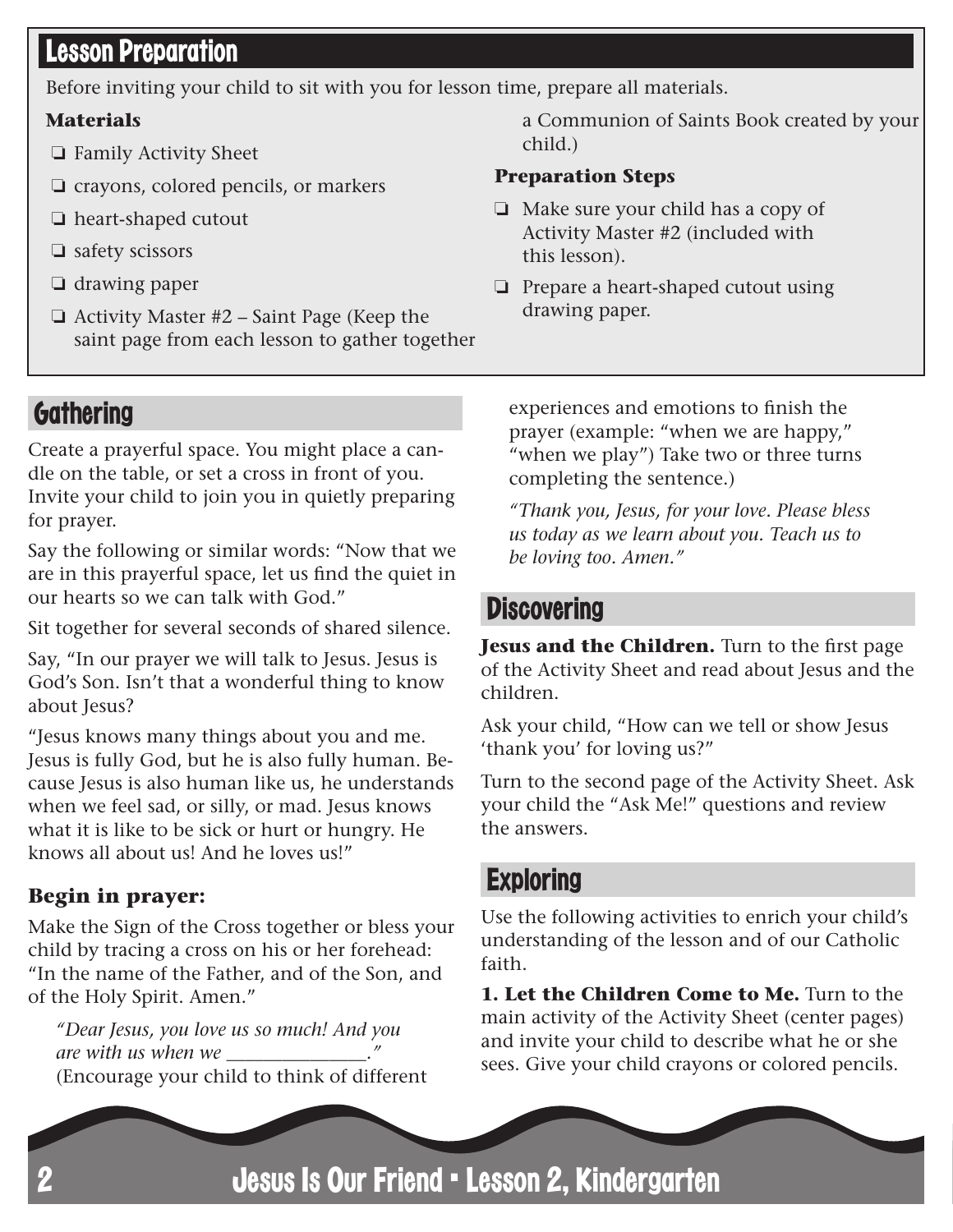Explain the activity to your child and have him or ■ "What did you like best in the story of Saint her complete it.

**2. "Jesus Loves Me" Hearts.** Give your child a heart-shaped cutout. Read the words on the heart to your child. Invite him or her to decorate the heart using markers or crayons.

If there is time, give your child a few moments to reflect. Invite him or her to imagine being one of the children with Jesus.

Ask how it would feel to be with Jesus like the children were. Encourage your child talk about what he or she would say to Jesus.

**3. The Communion of Saints: Saint Paul.** 

Show your child the picture of Saint Paul on the Family Activity page. Then read more about Saint Paul to your child (see below).

Ask your child:

◗ "Did Saint Paul know Jesus when he was on earth?" *(No.)*

◗ "At first Saint Paul was not Jesus' follower. What made him come to understand that Jesus had come from God?" *(He met Jesus in a vision.)* Paul?"

Have your child write and draw about Saint Elizabeth Ann Seton using Activity Master #2.

#### Sending

**Pray the Our Father with your child.** Begin by making the Sign of the Cross together, or bless your child by tracing a cross on his or her forehead. Pray aloud with your child.

*Our Father, who art in heaven, hallowed be thy name; thy kingdom come; thy will be done on earth as it is in heaven. Give us this day our daily bread; and forgive us our trespasses, as we forgive those who trespass against us; and lead it not into temptation, but deliver us from evil. Amen.*

#### Saint Paul

#### **Meeting Jesus**

Paul lived during the time that Jesus had lived, died, rose from the dead, and ascended into Heaven, but he did not meet Jesus during that time.

Paul was a smart, well-educated Jewish man. When he believed in something, he believed it strongly and acted on his beliefs. He heard about the people who were followers of Jesus and he watched them. Paul decided they were wrong. He worked very hard to have many of Jesus' followers arrested! This was called "persecution."

One day, on his way to arrest more followers, he saw a big flash of light. He fell to the ground. He heard a voice telling him to stop hurting Jesus' followers.

Paul could not see because of the light, but he

said, "Who are you, sir?"

The voice answered, "I am Jesus, whom you are persecuting."

Paul was shocked. He knew Jesus had died. Yet he had heard the voice! This changed Paul. Now he believed that Jesus was not only a good person, but God too!

Of course, Paul now believed strongly in Jesus. And of course, he acted on his new beliefs. Paul traveled the rest of his life, teaching, starting churches, and writing letters to Jesus' followers. Sometimes he was arrested; sometimes he was hungry. But he was able to encourage many people to love and live as Jesus taught. For this reason, he is called the greatest Christian missionary.

Jesus Is Our Friend • Lesson 2, Kindergarten